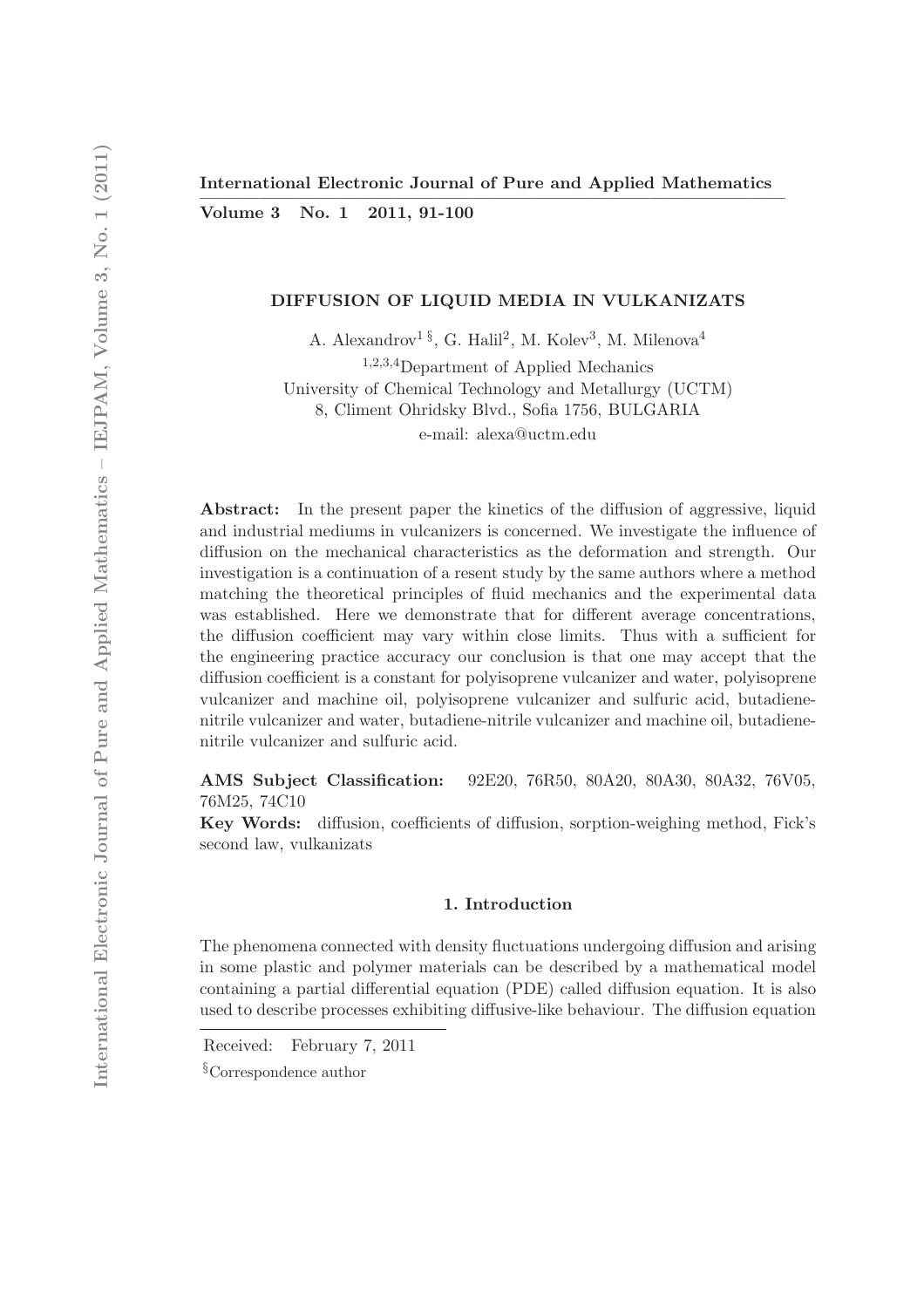is usually written as:

$$
\frac{\partial C(\mathbf{r},t)}{\partial t} = \nabla \cdot [D(C,\mathbf{r}) \ \nabla C(\mathbf{r},t)],\tag{1}
$$

where the scalar function  $C = C(\mathbf{r}, t) \left(\frac{kg}{m^3}\right)$  is the density of the diffusing material (liquid surrounding medium) at location  $\mathbf{r} \equiv (x, y, z)$  and time t and  $D(C, \mathbf{r})$   $\left(\frac{m^2}{2}\right)$ s  $\mathcal{E}$ is the collective diffusion coefficient for density  $C$  at location  $r$ ; the nabla symbol  $\nabla =$  $\left(\frac{\partial}{\partial x}, \frac{\partial}{\partial y}, \frac{\partial}{\partial z}\right)^t$  represents the vector differential operator acting on the space coordinates. If the diffusion coefficient depends on the density then the equation is nonlinear, otherwise it is linear. If there is constant  $D$ , then the diffusion equation reduces to the following linear equation:

$$
\frac{\partial C(\mathbf{r},t)}{\partial t} = D \nabla^2 C(\mathbf{r},t),\tag{2}
$$

also called the heat equation (HE). More generally, when  $D$  is a symmetric positive definite matrix, the equation describes anisotropic diffusion, which is written (for three dimensional diffusion) as:

$$
\frac{\partial C(\mathbf{r},t)}{\partial t} = \sum_{i=1}^{3} \sum_{j=1}^{3} \frac{\partial}{\partial x_i} \bigg[ D_{ij}(C,\mathbf{r}) \frac{\partial C(\mathbf{r},t)}{\partial x_i} \bigg],\tag{3}
$$

The diffusion equation can be derived in a straightforward way from the continuity equation, which states that a change in density in any part of the system is due to inflow and outflow of material into and out of that part of the system. Effectively, no material is created or destroyed:

$$
\frac{\partial C(\mathbf{r},t)}{\partial t} + \nabla \cdot \mathbf{j} = 0, \qquad (4)
$$

where  $\vec{j}$  is the flux of the diffusing material. The diffusion equation can be obtained easily from this when combined with the phenomenological Fick's first law, which assumes that the flux of the diffusing material in any part of the system is proportional to the local density gradient:

$$
\mathbf{j} = -D(C) \nabla C(\mathbf{r}, t). \tag{5}
$$

If drift must be taken into account, the Smoluchowski equation provides an appropriate generalization, that reads

$$
\frac{\partial G(r,t)}{\partial t} = D\nabla^2 G + \zeta^{-1} \nabla (G\nabla U),\tag{6}
$$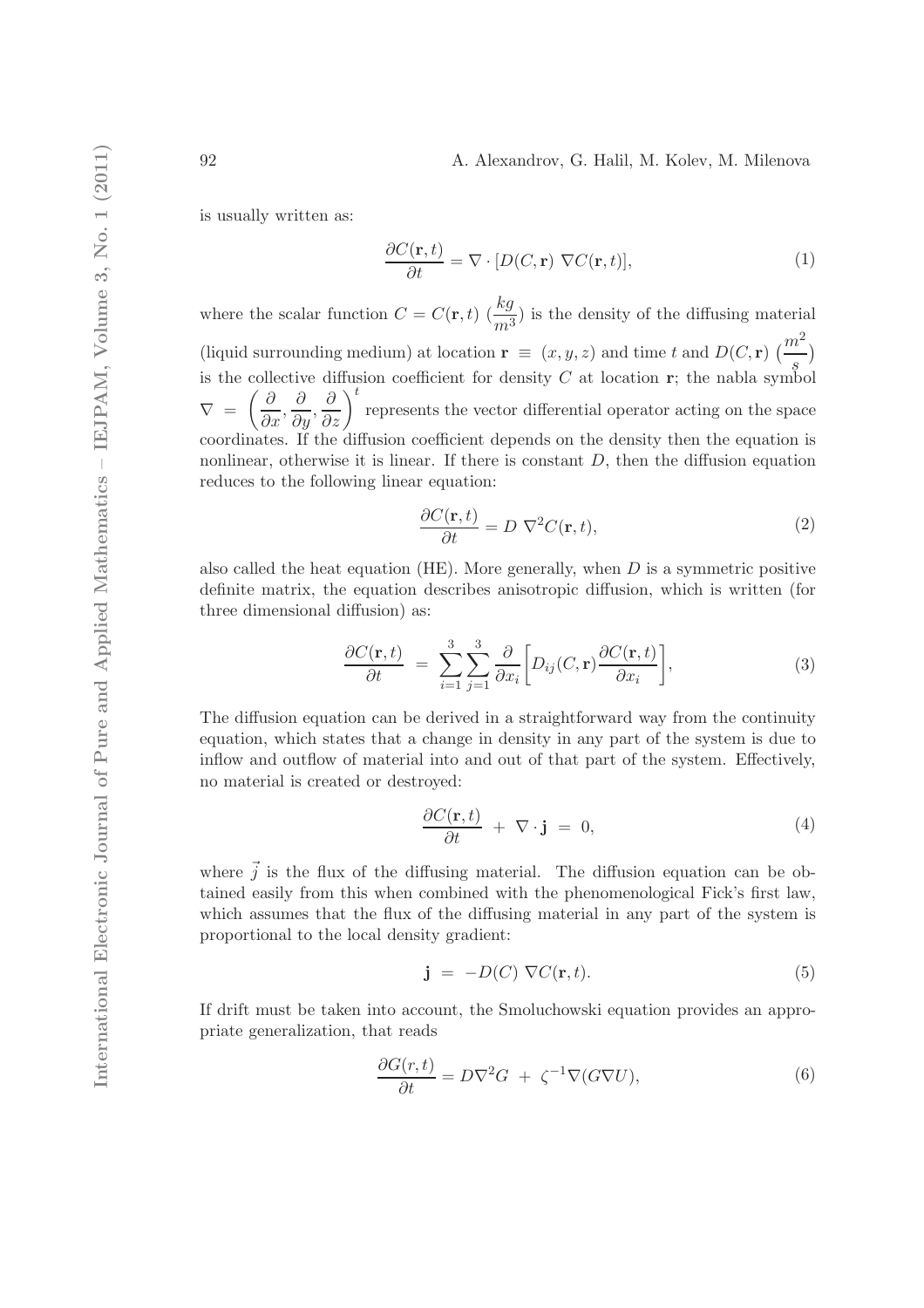where  $G(\mathbf{r},t)$  is a density, D a diffusion constant,  $\zeta$  a friction coefficient, and  $U(\mathbf{r},t)$  a potential. We note that (6) is stochastic differential equation. It is formally identical to the Fokker-Planck equation, the only difference being the physical meaning of G: a spatial distribution for the Smoluchowski equation, a velocity distribution for the Fokker-Planck equation.

# 2. Preliminaries

Some evolutionary phenomena appearing in heat exchange, (see [1]-[3]) and mass exchange (see [4]-[7]) processes in regard to the synthesis, dimensioning and exploitation of polymer materials surrounded by liquid mediums and the influence of temperature and different variable loadings on the evolutionary processes were studied in previous research works by some of the authors of the present paper.

In the present paper the kinetics of the diffusion of aggressive, liquid and industrial mediums in vulcanizers are concerned in view of further investigation of the influence of diffusion on their deformation and strength characteristics. The following processes are possible under the influence of the liquid medium:

- (i) diffusion of the water molecules in the vulcanizer,
- (ii) swelling nearly to dissolving,
- (iii) chemical reaction.

The mentioned processes may run separately or simultaneously in different combinations. The present investigation concerns only mediums which do not react chemically with the vulcanizer and do not cause deep structural changes (swelling) i.e. such mediums in which despite its modified characteristics the vulcanization preserves its bearing capacity of a constructional material. It is known that usually the process of penetration (absorption) of liquid surrounding medium in a solid body is connected with the term sorption. This term includes adsorption and absorption. The penetration is realized through a diffusion i.e. the liquid migrates in the body's volume under the influence of the concentrative gradient. The distribution of the diffunding liquid's concentration in the different points of the body can be described by the Fick's second law  $(1)$ , where C is the concentration of the diffunded liquid in a particular point of the body's volume at a definite moment of time  $t, D$  is the coefficient of diffusion and is a basic parameter of the process. Some mathematical methods for solving the diffusion equation are established by Crank and Park in [8].

Let us consider the three dimensional diffusion equation in Cartesian coordinates (2) describing an isotropic medium with constant  $D \in \mathbb{R}$ , that is,

$$
\frac{\partial C(\mathbf{r},t)}{\partial t} = D \left( \frac{\partial^2 C}{\partial x^2} + \frac{\partial^2 C}{\partial y^2} + \frac{\partial^2 C}{\partial z^2} \right),\tag{7}
$$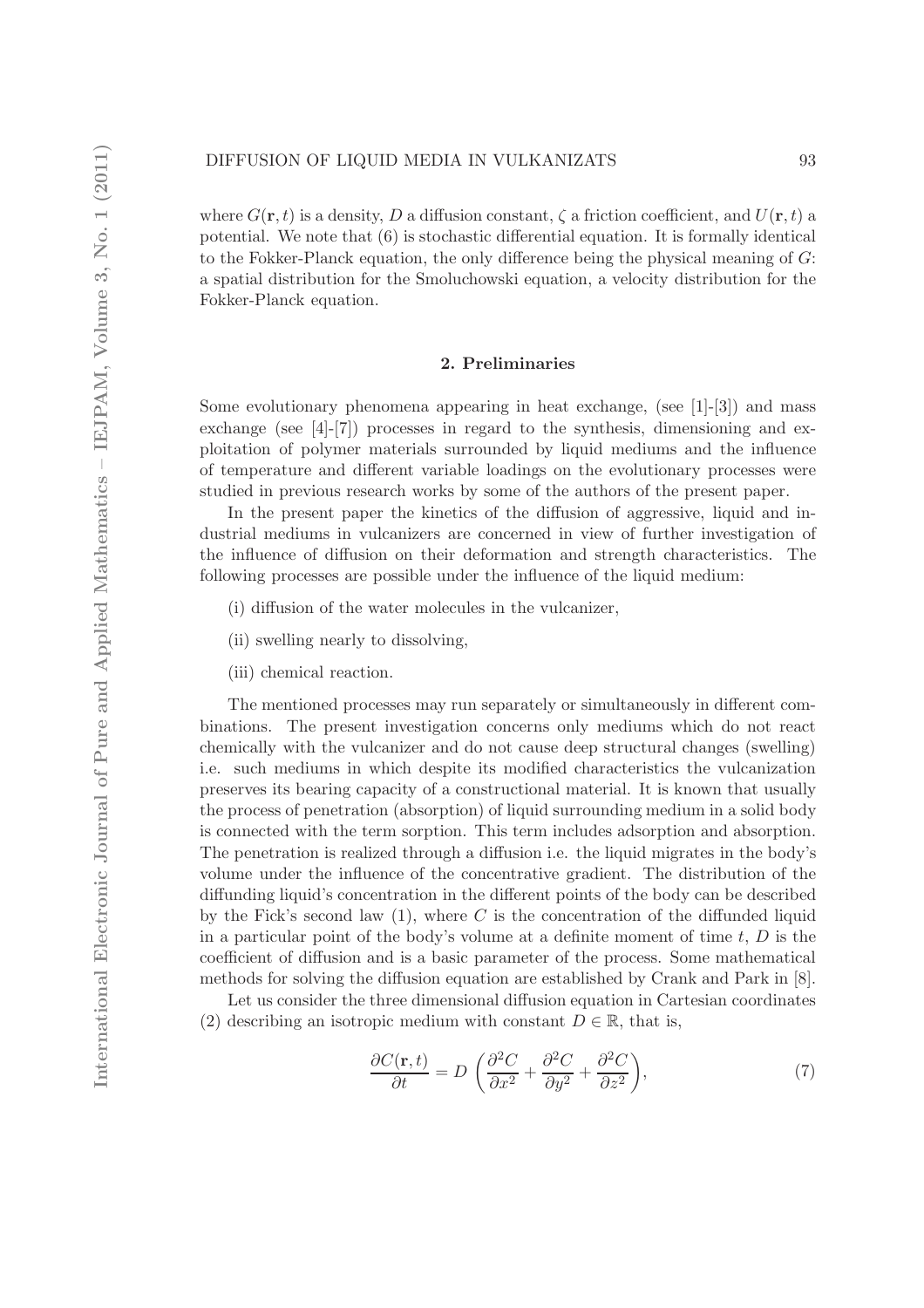The solution of (7) depends on the shape of the given polymeric material (plastic body) and the initial and border conditions imposed on the problem under consideration. First we consider a liquid free rectangular parallelepiped measuring in  $\mathbb{R}^3$ as follows:

$$
-\frac{a}{2} < x < \frac{a}{2} \;, \quad -\frac{b}{2} < y < \frac{b}{2} \;, \quad -\frac{l}{2} < z < \frac{l}{2} \;.
$$

Assume that the body and the liquid come in contact at the point  $t = 0$ , the concentration on the walls of the body remains constant and equal to the concentration of complete saturation  $C_{\infty}$ , i.e.  $C = C_{\infty}$ , the initial condition is

$$
C(x, y, z, t) = 0,\t\t(8)
$$

and the border condition

$$
C(\pm \frac{a}{2}, y, z, t) = C_{\infty},
$$
  
\n
$$
C(x, \pm \frac{b}{2}, z, t) = C_{\infty},
$$
  
\n
$$
C(x, y, \pm \frac{l}{2}, t) = C_{\infty}.
$$
\n(9)

Under the above stated initial  $(8)$  and boundary  $(9)$  conditions the solution of  $(7)$ takes the form

$$
C(x, y, z, t) = c C_{\infty} =
$$
  
=  $C_{\infty} \left\{ 1 - \sum_{n=1}^{\infty} \sum_{m=1}^{\infty} \sum_{k=1}^{\infty} A_n A_m A_k \right\}$   
 $\times \cos \mu_n \frac{2x}{a} \cos \mu_m \frac{2y}{b} \cos \mu_k \frac{2z}{l} e^{-(\mu_n^2 K_1^2 + \mu_m^2 K_2^2 + \mu_k^2 K_3^2) F_0} \right\},$  (10)

where

$$
A_n = (-1)^{n+1} \frac{2}{\mu_n}, \quad \mu_n = (2n-1) \frac{\pi}{2},
$$
  
\n
$$
A_m = (-1)^{m+1} \frac{2}{\mu_m}, \quad \mu_m = (2m-1) \frac{\pi}{2},
$$
  
\n
$$
A_k = (-1)^{k+1} \frac{2}{\mu_k}, \quad \mu_k = (2k-1) \frac{\pi}{2},
$$

 $F_0 = \frac{Dt}{\sqrt{2}}$  $\frac{\partial^2 \psi}{\partial \lambda^2}$  - criterion of Fourier,  $\lambda$  - summary dimensions,

$$
\frac{1}{\lambda^2} = \frac{4}{a^2} + \frac{4}{b^2} + \frac{4}{l^2}, K_1 = \frac{2\lambda}{a}, \quad K_2 = \frac{2\lambda}{b}, \quad K_3 = \frac{2\lambda}{l},
$$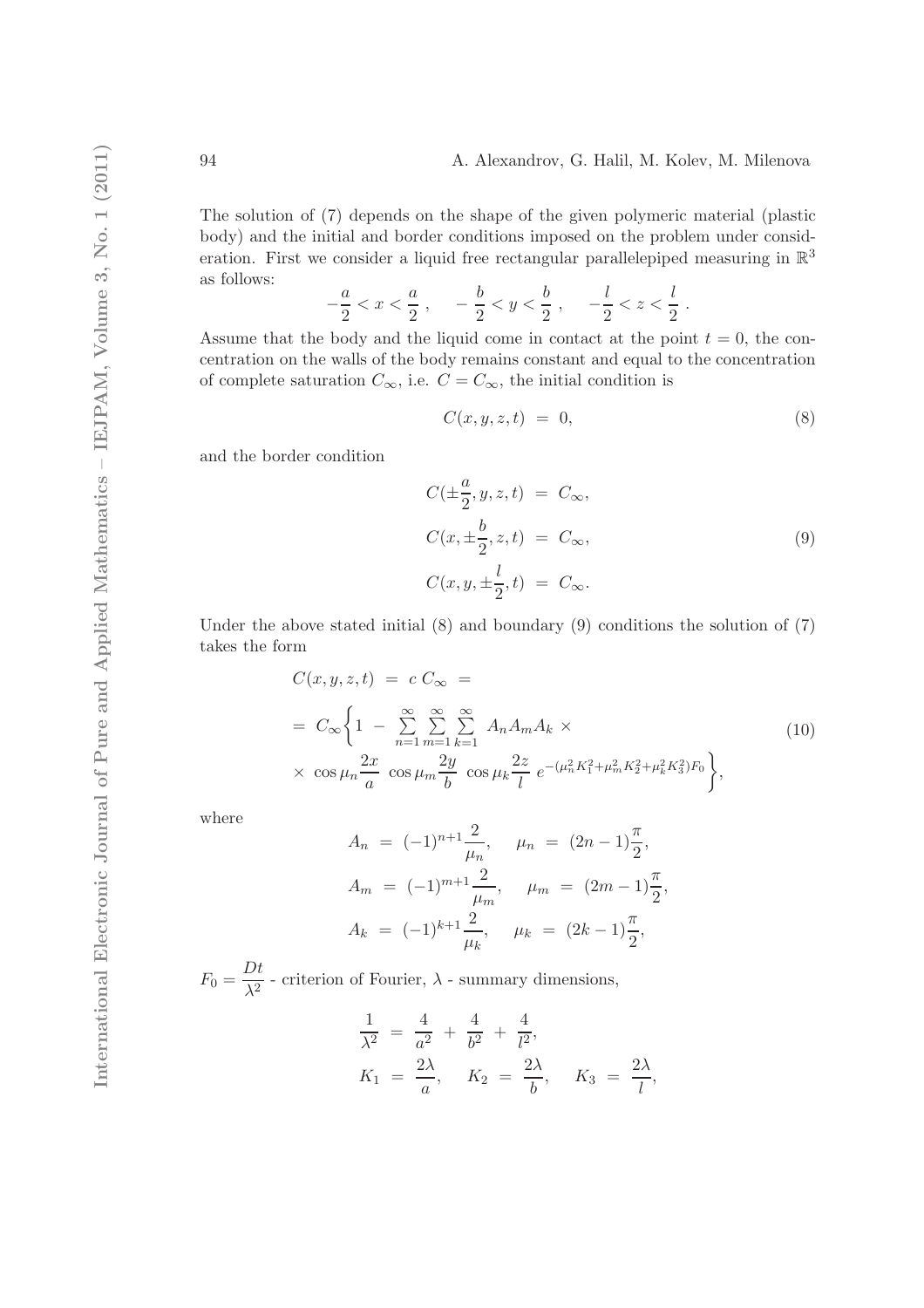#### DIFFUSION OF LIQUID MEDIA IN VULKANIZATS 95

 $c = \frac{C}{\alpha}$  $\frac{C}{C_{\infty}}$  [%] - dimensionless relative concentration. It is known that the average concentration can be expressed by the formula

$$
C_m = \frac{8}{a b l} \int_{0}^{\frac{a}{2}} \int_{0}^{\frac{b}{2}} \int_{0}^{\frac{l}{2}} C(x, y, z, t) dx dy dz.
$$
 (11)

Then having in mind the equalities  $(10)$  and  $(11)$  we obtain the quantity that call relative average concentration

$$
c_m = \frac{C_m}{C_{\infty}} =
$$
  
= 1 -  $\sum_{n=1}^{\infty} \sum_{m=1}^{\infty} \sum_{k=1}^{\infty} B_n B_m B_k \times$   
 $\times \cos \mu_n e^{-(\mu_n^2 K_1^2 + \mu_m^2 K_2^2 + \mu_k^2 K_3^2) F_0},$  (12)

where

$$
B_n = \frac{2}{\mu_n^2}, \quad B_m = \frac{2}{\mu_m^2}, \quad B_k = \frac{2}{\mu_k^2}.
$$

### 3. Main Result

Our goal is to obtain the diffusion's coefficient  $D$  as for this purpose apply the sorption-weighing method (see [9]) which is a convenient method of investigating the diffusion processes. It is based on measuring the change in the weight of the sample under the influence of the diffunding liquid. The diffusion process takes place in vessels with the relevant liquid medium at a temperature of  $20^0 \pm 1^0C$ .

# An Experimental Result

We give some description of our concret test. For our purposes we take out the samples periodically, and after drying up and putting them in the exicator for a half an hour estimate their mass  $m$  by an analytical balance. The experiments carry out by the moment of the complete saturation with the aim of receiving precised data characterising the diffusion process. It allow us to get a more exact mathematical description of the running processes in the exploring samples. The samples are membrane stamped and are in the form of strips measuring  $a = 15$  [mm],  $b = 3$  [mm],  $l = 100$  [mm] adapted to the grasps of a stand for mechanical tests.

On Figure 1 Diffusion curves of liquid industrial mediums in polyisoprene vulcanizer: −1.Water, −2. Machine oil, −3. Naphtha, −4. Benzine, 5. 20 % solution of sulfuric acid.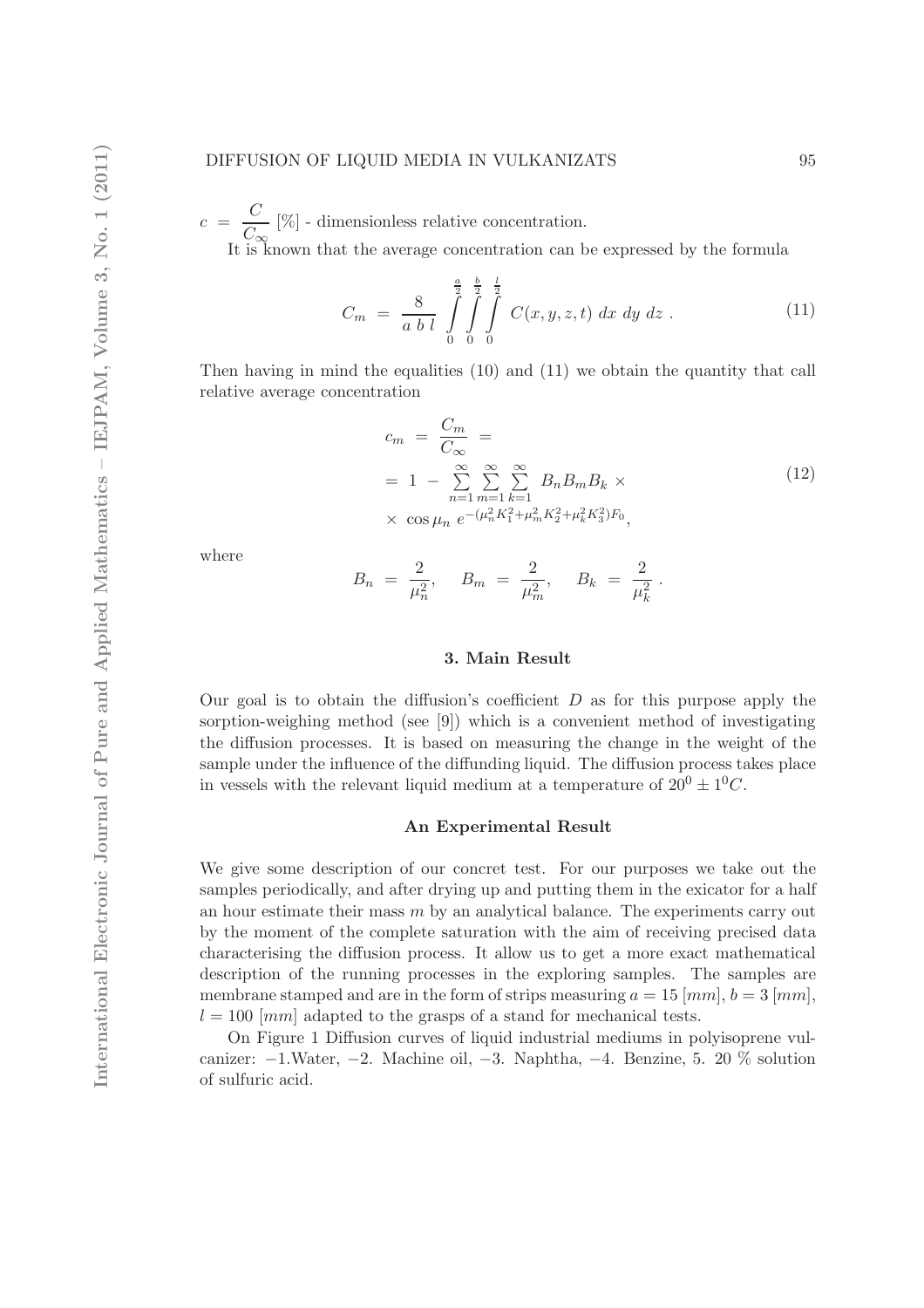

Figure 1

Diffusion curves of liquid industrial mediums in butadiene-nitrile vulcanizer: −6.Water, −7 Machine oil, −8.Naphtha, −9.Benzine, −10. 20 % solution of sulfuric acid.

On Figures 1 and 2 the data from the experiments are given in a form of a graphic correlation between the relative change of sample weight in percents  $c_m =$  $\triangle m$  $\frac{m_0}{m_0}$  % and the time t, where  $\Delta m = m - m_0$  is the absolute increase of the weight,  $m_0$  is the initial weight of the dry sample. Each point of the graph corresponds to the math average result from the testing of three samples. Actually these curves are a statistical average result obtained by the program "MAT-CAD Proffesional 2001". These results correspond to the statistical average provided that certain scattering of experimental data exist.

On Figure 1 and Figure 2 the curves 1 and 6 depict the penetration of water correspondingly in polyisoprene and in butadiene-nitrile vulcanizer. As it is shown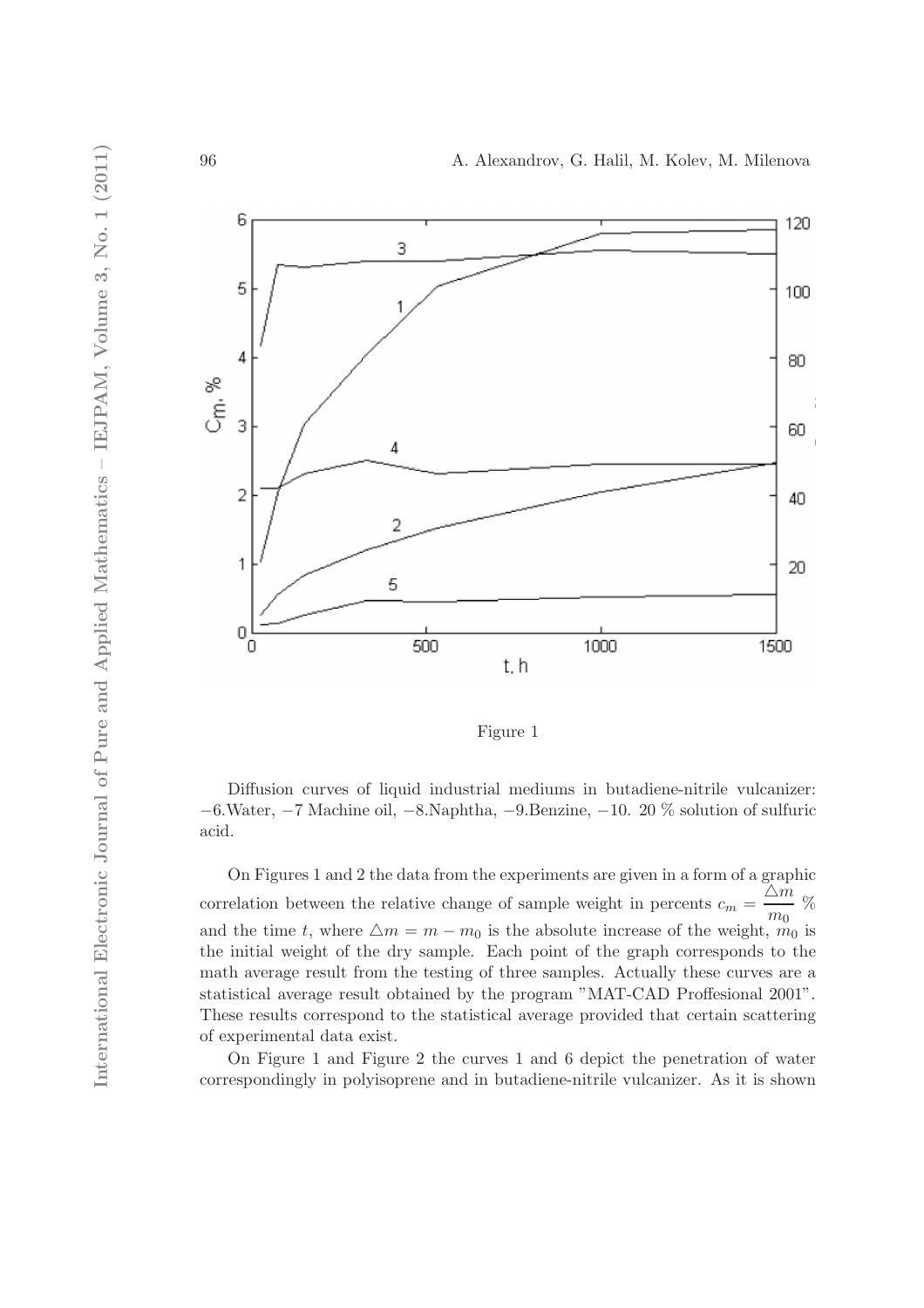

Figure 2

on the graphs the process is too quick. A complete saturation of the samples is achieved at a temperature of  $20^{0}C$  after approximately 1500 hours. Parallel with the mass measurements the samples are watched for changes in their dimensions. It was watched that the maximal increase in the sizes does not exceed 0.2 %. This provide grounds to draw the conclusion that the process of water penetration into the vulcanizer is not accompanied by a significant samples' swelling hence no changes in the initial material's structure.

Curves 2, 5, 7 and 10 depicts the penetration of the machine oil and the 20 % solution of sulfuric acid in the corresponding vulcanizers. The curves are smooth, aiming at an asymptote corresponding to the limit saturation of the samples. An insignificantly small swelling is observed as with the water therefore it may be assumed that the penetration of the molecules of oil and acid is realized mainly by the means of the activated diffusion.

A similar conclusion could not be drawn for the naphtha and the benzene, that is clearly seen from the graphs depicting the modification of their average concentra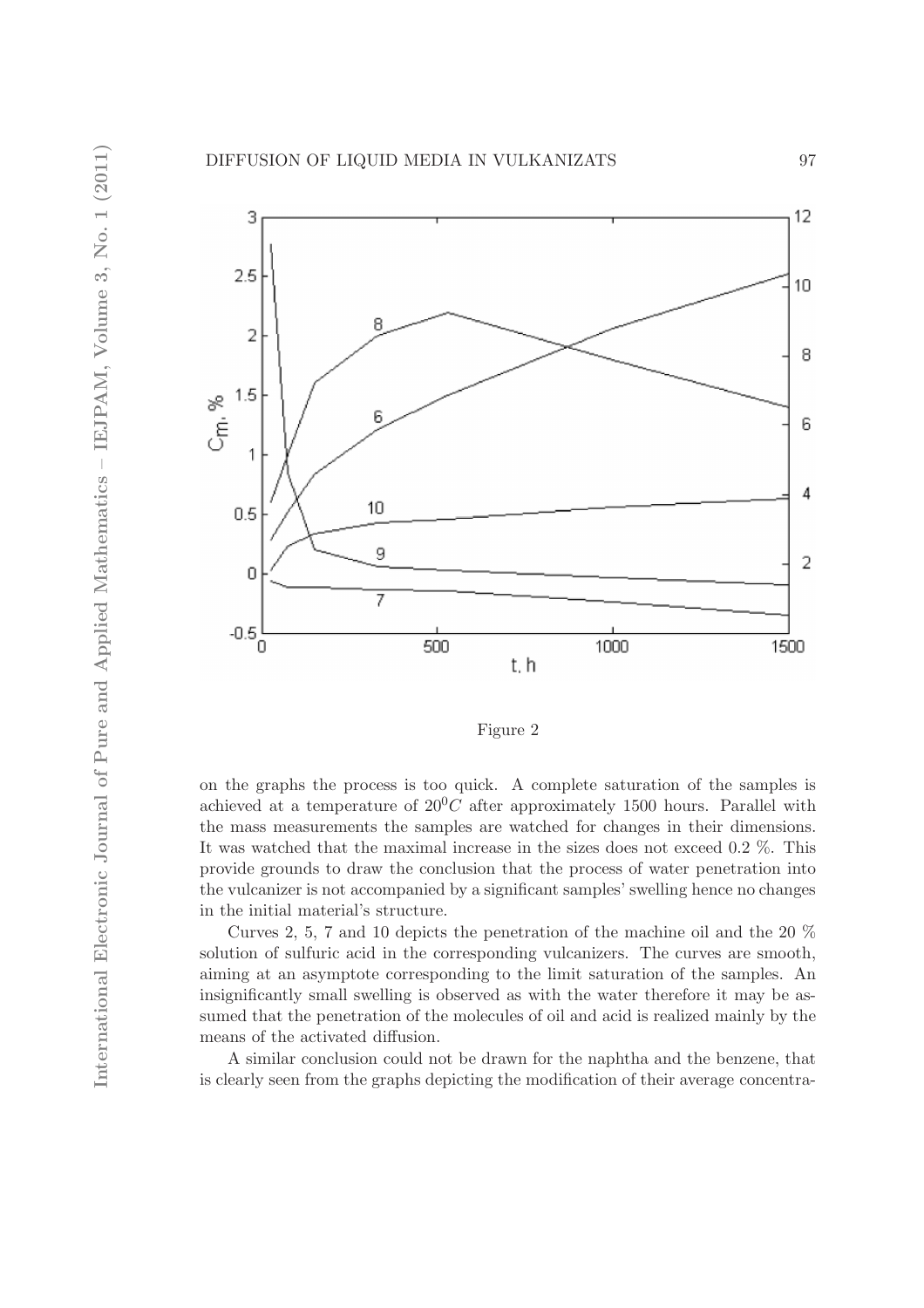tion, i. e., the curves 3, 4 and 8, 9, respectively. After 1200 hours appears a decrease, but not an increase of the samples' weight. This provides grounds to suppose that parallel with the processes of diffusion it runs a process of material's dissolution and export of gradients.

To determine the qualitative connection between the liquid concentration in the sample and the change of its mechanical characteristics it is necessary to determine the coefficient of diffusion D.

In our case according to Figure 1, with tape shaped samples the diffusion is one-dimensional, bilateral and the penetration is realized through the direction of y, i. e.  $\lambda = \frac{b}{2}$  $\frac{1}{2}$ , and the equation (7) takes the form

$$
\frac{\partial C(y,t)}{\partial t} = D \frac{\partial^2 C(y,t)}{\partial y^2}
$$
\n(13)

under the zero initial condition

$$
C(y,0) = 0,
$$

and boundary condition

$$
C(\pm \frac{b}{2},t) = C_{\infty}.
$$

Then the above stated initial and boundary value problem has a solution

$$
c_m = \frac{C_m}{C_{\infty}} =
$$
  
= 1 -  $\sum_{n=1}^{\infty} \frac{8}{(2n-1)^2} e^{-\left(\frac{(2n-1)^2}{4}\pi^2 F_0\right)},$  (14)

where  $F_0 = \frac{D t}{(b/2)}$  $\frac{1}{(b/2)^2}$ .

In the case of great values of  $F_0$  the solution (14) can be restricted to a single term of the infinite series

$$
c_m = \frac{C_m}{C_{\infty}} =
$$
  
= 1 -  $\frac{8}{\pi^2} e^{-(\frac{1}{4}\pi^2 F_0)}$ . (15)

This equation serves to obtain the following formula for the diffusion coefficient

$$
D = -\frac{b^2}{\pi^2 t} \left[ \ln \frac{\pi^2}{8} + \ln \left( 1 - \frac{C_m}{C_\infty} \right) \right]. \tag{16}
$$

Having in mind the above stated facts and also the method shown in [10] we conclude that in the case of small values of  $F_0 < 0.1$  the diffusion coefficient D could be obtained with a sufficient precision by

$$
D = \frac{\pi b^2 C_m^2}{16 t C_\infty^2} \,. \tag{17}
$$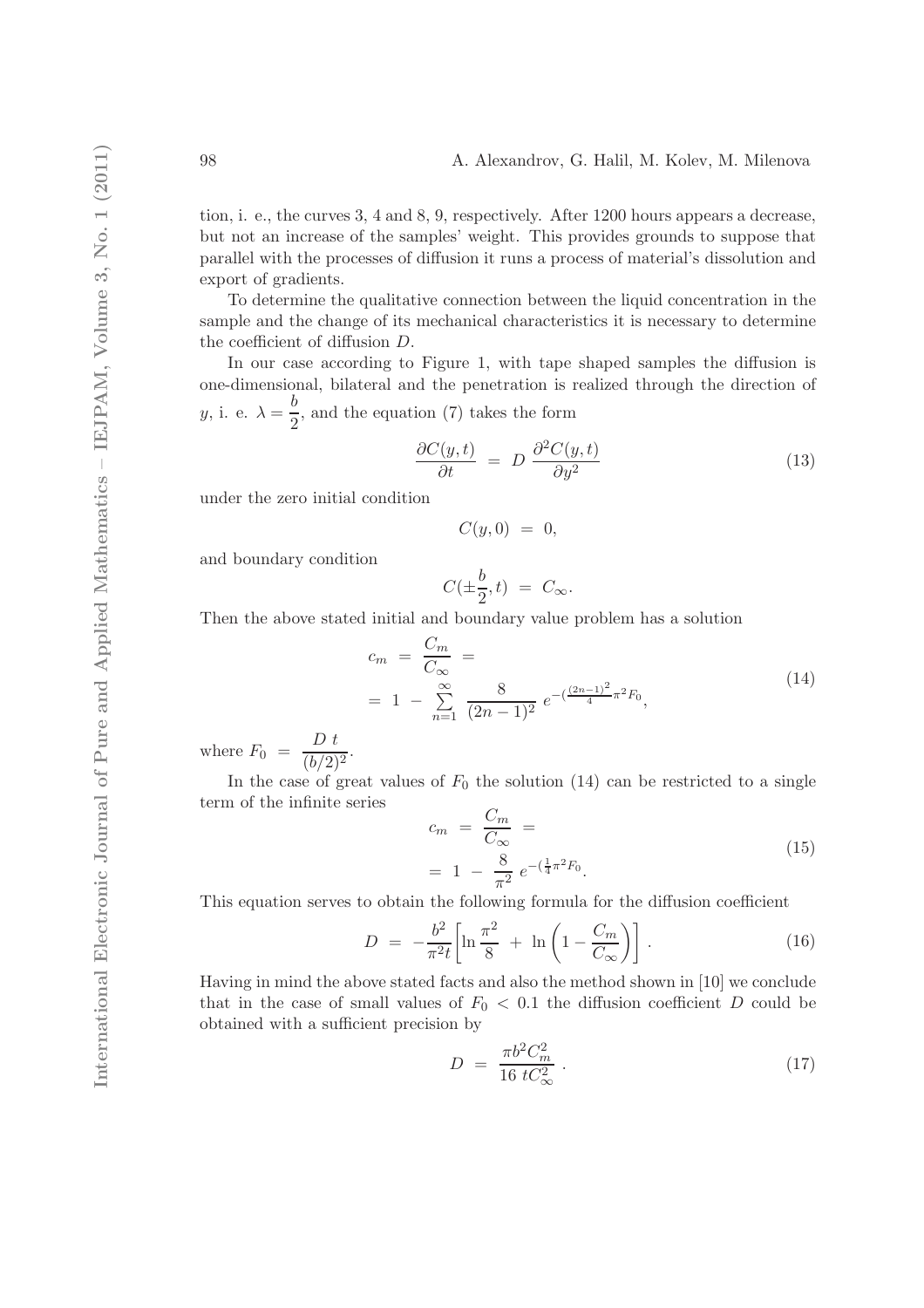#### Conclusion

After changing of variables (coordinates) in our problem and substituting the experimental data it turns out that we have a function  $\ln\left(1-\frac{C_m}{C}\right)$  $C_{\infty}$  depending on the absolute time of exposition t. It was ascertained that for two of the examined mediums - naphtha and benzene the correlations are not linear, which fact demonstrates that the reaction with these is a chemical therefore the Fick's law is not applicable.

For determining the diffusion coefficient  $D$  of the rest of the mediums in an initial stage of the diffusion was used the correlation (17), and in the remaining part expression (16).

Our calculations show that for different average concentrations, the diffusion coefficient may vary within close limits and with a sufficient for the engineering practice accuracy it may be accepted as a constant. Thus we get the following practical results of interest to the engineering methods:

- 1)  $D = 0.0582$  for polyisoprene vulcanizer and water
- 2)  $D_2 = 0.1159$  for polyisoprene vulcanizer and machine oil
- 3)  $D_3 = 0.0929$  for polyisoprene vulcanizer and 20% sulfuric acid
- 4)  $D_4 = 0.0545$  for butadiene-nitrile vulcanizer and water
- 5)  $D_5 = 0.0361$  for butadiene-nitrile vulcanizer and machine oil
- 6)  $D_6 = 0.0941$  for butadiene-nitrile vulcanizer and 20% sulfuric acid

### Acknowledgments

The present study was supported by the grant No ..... /NIS/ 2011 of the University of Chemical Technology and Metallurgy (UCTM) - Sofia, Bulgaria.

#### References

- [1] A. Alexandrov, Tz. Tzolov, Thermal conductivity tensor of fiber reinforced pipe viscous element, Journal of the University of Chemical Technology and Metallurgy, XXXVII, No. 1 (2002), 73-76.
- [2] A. Alexandrov, D. Donchev, Tz. Tzolov, Thermal effects in rubber-metal products, Journal of Mechanics of Machines, BulKToMM (2003).
- [3] A. Alexandrov, D. Dontchev, Tz. Tzolov, Heat formation under ciclic viskoelastic deformation of rubber-metal technical products, In: International Conference on Mechanics and Technologi of Composite Materials.